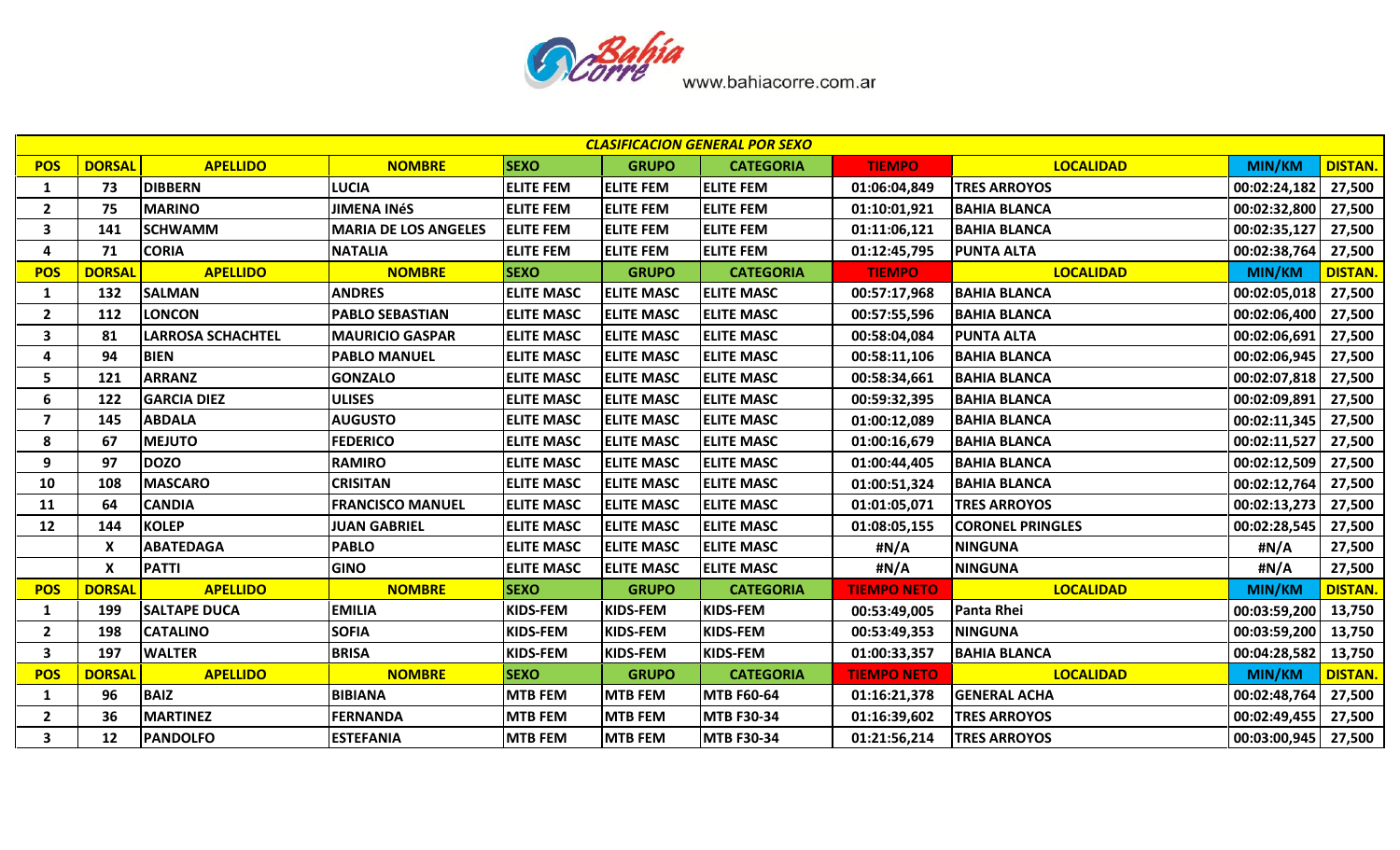

| $\overline{\mathbf{4}}$ | 103           | <b>SORIA</b>             | <b>MARIANGELES</b>       | <b>MTB FEM</b>  | <b>MTB FEM</b>  | <b>MTB F30-34</b> | 01:22:51,304       | <b>BAHIA BLANCA</b>                | 00:03:02,945          | 27,500         |
|-------------------------|---------------|--------------------------|--------------------------|-----------------|-----------------|-------------------|--------------------|------------------------------------|-----------------------|----------------|
| 5                       |               | <b>GARCIA</b>            | <b>FLORENCÍA</b>         | <b>MTB FEM</b>  | <b>MTB FEM</b>  | <b>MTB F30-34</b> | 01:23:53,005       | <b>TRES ARROYOS</b>                | 00:03:05,200          | 27,500         |
| 6                       | 38            | <b>VIDAL</b>             | YESICA ELIZABETH         | <b>MTB FEM</b>  | <b>MTB FEM</b>  | <b>MTB F30-34</b> | 01:24:25,224       | <b>TRES ARROYOS</b>                | 00:03:06,364          | 27,500         |
| $\overline{\mathbf{z}}$ | 84            | <b>NANCURPAY</b>         | <b>CLAUDIA</b>           | <b>MTB FEM</b>  | <b>MTB FEM</b>  | <b>MTB F45-49</b> | 01:24:49,695       | <b>GENERAL ROCA</b>                | 00:03:07,273 27,500   |                |
| 8                       |               | <b>ABAD</b>              | <b>MELISA</b>            | <b>MTB FEM</b>  | <b>MTB FEM</b>  | <b>MTB F30-34</b> | 01:24:53,740       | <b>TRES ARROYOS</b>                | 00:03:07,418          | 27,500         |
| 9                       | 11            | <b>PUCCI</b>             | <b>MARIA LAURA</b>       | <b>MTB FEM</b>  | <b>MTB FEM</b>  | <b>MTB F40-44</b> | 01:25:14,602       | <b>TRES ARROYOS</b>                | 00:03:08,182          | 27,500         |
| 10                      | 25            | <b>ESCUDERO</b>          | <b>CAROLINA</b>          | <b>MTB FEM</b>  | <b>MTB FEM</b>  | <b>MTB F40-44</b> | 01:25:37,266       | <b>TRES ARROYOS</b>                | 00:03:08,982          | 27,500         |
| 11                      | 104           | <b>PREGIGUEIRO</b>       | <b>CRISTINA</b>          | <b>MTB FEM</b>  | <b>MTB FEM</b>  | <b>MTB F40-44</b> | 01:25:47,834       | <b>BAHIA BLANCA</b>                | 00:03:09,382   27,500 |                |
| 12                      | 41            | <b>GOMEZ</b>             | <b>MONICA VANESA</b>     | <b>MTB FEM</b>  | <b>MTB FEM</b>  | <b>MTB F35-39</b> | 01:26:55,848       | <b>BAHIA BLANCA</b>                | 00:03:11,855          | 27,500         |
| 13                      | 27            | <b>JORNET</b>            | <b>LUCRECIA</b>          | <b>MTB FEM</b>  | <b>MTB FEM</b>  | <b>MTB F40-44</b> | 01:28:10,115       | <b>BAHIA BLANCA</b>                | 00:03:14,545   27,500 |                |
| 14                      | 24            | <b>PIERES</b>            | <b>LIDIA BEATRIZ</b>     | <b>MTB FEM</b>  | <b>MTB FEM</b>  | <b>MTB F50-54</b> | 01:30:30,554       | <b>BAHIA BLANCA</b>                | 00:03:19,673          | 27,500         |
| 15                      | 8             | <b>ARIAS</b>             | <b>MARIANELLA</b>        | <b>MTB FEM</b>  | <b>MTB FEM</b>  | <b>MTB F30-34</b> | 01:31:16,013       | <b>TRES ARROYOS</b>                | 00:03:21,309 27,500   |                |
| 16                      | 87            | <b>CUELLO</b>            | <b>ANA</b>               | <b>MTB FEM</b>  | <b>MTB FEM</b>  | <b>MTB F50-54</b> | 01:31:57,297       | <b>BAHIA BLANCA</b>                | 00:03:22,800 27,500   |                |
| 17                      | 119           | <b>FERNANDEZ</b>         | <b>MARIA LUJAN</b>       | <b>MTB FEM</b>  | <b>MTB FEM</b>  | <b>MTB F35-39</b> | 01:33:22,569       | <b>FELIPE SOLA</b>                 | 00:03:25,927          | 27,500         |
| 18                      | 3             | <b>SAIA</b>              | <b>CONSTANZA</b>         | <b>MTB FEM</b>  | <b>MTB FEM</b>  | <b>MTB F35-39</b> | 01:38:47,343       | <b>BAHIA BLANCA</b>                | 00:03:37,709          | 27,500         |
| 19                      | 55            | <b>BENAVIDEZ</b>         | <b>FABIANA NOEMI</b>     | <b>MTB FEM</b>  | <b>MTB FEM</b>  | <b>MTB F45-49</b> | 01:41:22,296       | <b>TRES ARROYOS</b>                | 00:03:43,345   27,500 |                |
| 20                      | 86            | <b>RODRÍGUEZ FABIANI</b> | <b>JORGELINA SOLEDAD</b> | <b>MTB FEM</b>  | <b>MTB FEM</b>  | <b>MTB F40-44</b> | 01:42:05,796       | <b>BAHIA BLANCA</b>                | 00:03:44,945          | 27,500         |
| 21                      | 5             | <b>MARTINEZ</b>          | <b>JORGELINA</b>         | <b>MTB FEM</b>  | <b>MTB FEM</b>  | <b>MTB F25-29</b> | 01:43:17,081       | <b>TRES ARROYOS</b>                | 00:03:47,527 27,500   |                |
| 22                      | 114           | <b>JUAREZ</b>            | <b>MARIA BELEN</b>       | <b>MTB FEM</b>  | <b>MTB FEM</b>  | <b>MTB F30-34</b> | 01:45:02,978       | <b>BAHIA BLANCA</b>                | 00:03:51,382          | 27,500         |
| 23                      |               | <b>ALVAREZ</b>           | <b>VICTORIA</b>          | <b>MTB FEM</b>  | <b>MTB FEM</b>  | <b>MTB F30-34</b> | 01:45:50,340       | <b>TRES ARROYOS</b>                | 00:03:53,091          | 27,500         |
| 24                      | 15            | <b>FANEGA</b>            | <b>CELIA</b>             | <b>MTB FEM</b>  | <b>MTB FEM</b>  | <b>MTB F55-59</b> | 01:48:50,604       | <b>TRES ARROYOS</b>                | 00:03:59,673          | 27,500         |
|                         | X             | <b>BECCHIO</b>           | <b>MARIA BELEN</b>       | <b>MTB FEM</b>  | <b>MTB FEM</b>  | <b>MTB F30-34</b> | #N/A               | <b>ENERGIA FUNCIONAL - RUNNING</b> | #N/A                  | 27,500         |
|                         |               | <b>BASUALDO</b>          | <b>ROMINA</b>            | <b>MTB FEM</b>  | <b>MTB FEM</b>  | <b>MTB F40-44</b> | #N/A               | <b>NINGUNA</b>                     | #N/A                  | 27,500         |
|                         | X             | <b>TELLECHEA</b>         | <b>MARIA LAURA</b>       | <b>MTB FEM</b>  | <b>MTB FEM</b>  | <b>MTB F40-44</b> | #N/A               | <b>Panta Rhei</b>                  | #N/A                  | 27,500         |
|                         |               | <b>DI RUSSO</b>          | <b>ITATI</b>             | <b>MTB FEM</b>  | <b>MTB FEM</b>  | <b>MTB F45-49</b> | #N/A               | <b>RUNNING POSITIVO GYM</b>        | #N/A                  | 27,500         |
|                         | X             | <b>IACARUSO</b>          | <b>MIRTA</b>             | <b>MTB FEM</b>  | <b>MTB FEM</b>  | <b>MTB F55-59</b> | #N/A               | <b>NINGUNA</b>                     | #N/A                  | 27,500         |
|                         | X             | <b>SCHENA</b>            | <b>DANIELA</b>           | <b>MTB FEM</b>  | <b>MTB FEM</b>  | <b>MTB F55-59</b> | #N/A               | <b>NINGUNA</b>                     | #N/A                  | 27,500         |
| <b>POS</b>              | <b>DORSAL</b> | <b>APELLIDO</b>          | <b>NOMBRE</b>            | <b>SEXO</b>     | <b>GRUPO</b>    | <b>CATEGORIA</b>  | <b>TIEMPO NETO</b> | <b>LOCALIDAD</b>                   | <b>MIN/KM</b>         | <b>DISTAN.</b> |
| 1                       | 82            | <b>MUÑECAS</b>           | <b>TOMAS ELOY</b>        | <b>MTB MASC</b> | <b>MTB MASC</b> | <b>MTB M20-24</b> | 01:03:12,397       | <b>GENERAL ROCA</b>                | 00:02:20,073          | 27,500         |
| $\overline{2}$          | 124           | <b>VEGA</b>              | <b>JORGE LUIS</b>        | <b>MTB MASC</b> | <b>MTB MASC</b> | <b>MTB M40-44</b> | 01:06:11,646       | <b>HUANGUELEN</b>                  | $00:02:26,618$ 27,500 |                |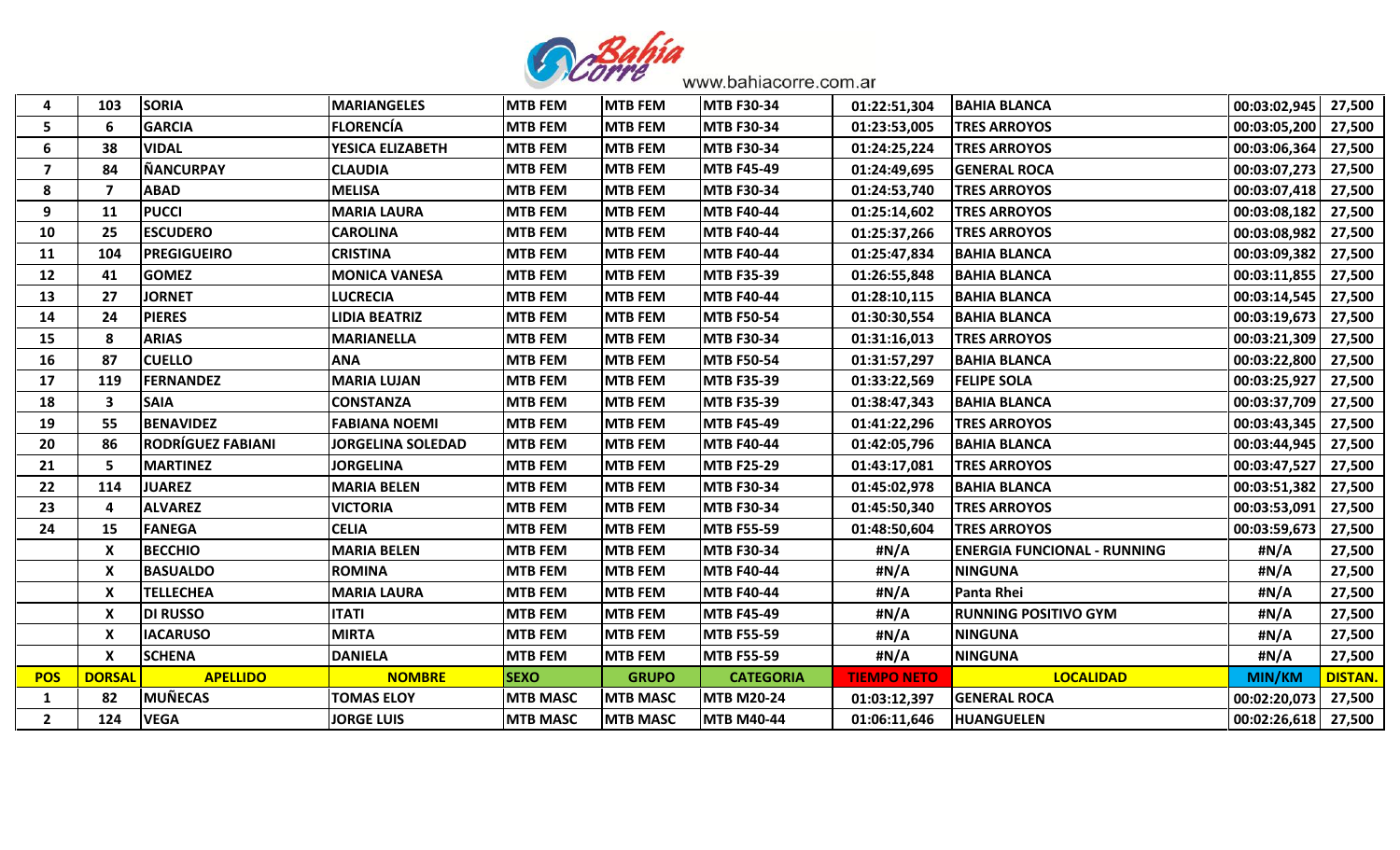

| 3                       | 31  | <b>HOURTICOLOU</b>     | <b>JULIAN</b>        | <b>MTB MASC</b> | <b>MTB MASC</b> | <b>MTB M25-29</b> | 01:07:48,939 | <b>CORONEL PRINGLES</b>     | 00:02:30,145 | 27,500 |
|-------------------------|-----|------------------------|----------------------|-----------------|-----------------|-------------------|--------------|-----------------------------|--------------|--------|
| 4                       | 126 | <b>AZCARATE</b>        | <b>ALEJANDRO</b>     | <b>MTB MASC</b> | <b>MTB MASC</b> | <b>MTB M30-34</b> | 01:07:52,130 | <b>BAHIA BLANCA</b>         | 00:02:30,255 | 27,500 |
| 5                       | 37  | <b>LEIVA</b>           | <b>BRUNO</b>         | <b>MTB MASC</b> | <b>MTB MASC</b> | <b>MTB M30-34</b> | 01:08:51,828 | <b>TRES ARROYOS</b>         | 00:02:32,436 | 27,500 |
| 6                       | 100 | <b>GISLER</b>          | <b>JUAN JOSE</b>     | <b>MTB MASC</b> | <b>MTB MASC</b> | <b>MTB M30-34</b> | 01:09:02,000 | <b>TORNQUIST</b>            | 00:02:32,800 | 27,500 |
| $\overline{\mathbf{z}}$ | 102 | <b>ALCHAO</b>          | <b>JONATAN</b>       | <b>MTB MASC</b> | <b>MTB MASC</b> | <b>MTB M30-34</b> | 01:09:02,327 | <b>TORNQUIST</b>            | 00:02:32,800 | 27,500 |
| 8                       | 61  | <b>RODRÍGUEZ</b>       | <b>DIEGO</b>         | <b>MTB MASC</b> | <b>MTB MASC</b> | <b>MTB M40-44</b> | 01:09:03,000 | <b>TRES ARROYOS</b>         | 00:02:32,836 | 27,500 |
| 9                       | 150 | <b>FIDALGO</b>         | <b>MARCOS ARIEL</b>  | <b>MTB MASC</b> | <b>MTB MASC</b> | <b>MTB M40-44</b> | 01:10:07,411 | <b>BAHIA BLANCA</b>         | 00:02:35,164 | 27,500 |
| 10                      | 35  | <b>ULLOA</b>           | <b>MATIAS</b>        | <b>MTB MASC</b> | <b>MTB MASC</b> | <b>MTB M20-24</b> | 01:10:17,000 | <b>BAHIA BLANCA</b>         | 00:02:35,527 | 27,500 |
| 11                      | 137 | PEñALVA                | <b>GUILLERMO</b>     | <b>MTB MASC</b> | <b>MTB MASC</b> | <b>MTB M30-34</b> | 01:11:13,697 | <b>CORONEL DORREGO</b>      | 00:02:37,600 | 27,500 |
| 12                      | 83  | <b>MUÑECAS</b>         | <b>JULIO CESAR</b>   | <b>MTB MASC</b> | <b>MTB MASC</b> | <b>MTB M55-59</b> | 01:11:27,196 | <b>GENERAL ROCA</b>         | 00:02:38,073 | 27,500 |
| 13                      | 123 | YAÑEZ                  | <b>JUAN</b>          | <b>MTB MASC</b> | <b>MTB MASC</b> | <b>MTB M50-54</b> | 01:11:28,292 | <b>BAHIA BLANCA</b>         | 00:02:38,109 | 27,500 |
| 14                      | 130 | <b>DIEZ TORTORELLA</b> | <b>EMILIANO</b>      | <b>MTB MASC</b> | <b>MTB MASC</b> | <b>MTB M35-39</b> | 01:11:47,504 | <b>BAHIA BLANCA</b>         | 00:02:38,836 | 27,500 |
| 15                      | 117 | <b>ORTIZ DE ROSAS</b>  | <b>SANTIAGO</b>      | <b>MTB MASC</b> | <b>MTB MASC</b> | <b>MTB M35-39</b> | 01:13:05,263 | <b>BAHIA BLANCA</b>         | 00:02:41,636 | 27,500 |
| 16                      | 138 | <b>ROCCA</b>           | <b>CARLOS</b>        | <b>MTB MASC</b> | <b>MTB MASC</b> | <b>MTB M50-54</b> | 01:13:30,900 | <b>CORONEL DORREGO</b>      | 00:02:42,582 | 27,500 |
| 17                      | 62  | <b>PARRAQUINI</b>      | <b>HUGO</b>          | <b>MTB MASC</b> | <b>MTB MASC</b> | <b>MTB M40-44</b> | 01:13:38,062 | <b>TRES ARROYOS</b>         | 00:02:42,836 | 27,500 |
| 18                      | 146 | <b>LOPEZ</b>           | <b>JULIO CESAR</b>   | <b>MTB MASC</b> | <b>MTB MASC</b> | <b>MTB M30-34</b> | 01:14:12,981 | <b>LA ADELA</b>             | 00:02:44,109 | 27,500 |
| 19                      | 101 | <b>PANIAGUA</b>        | <b>JOSE</b>          | <b>MTB MASC</b> | <b>MTB MASC</b> | <b>MTB M55-59</b> | 01:15:02,352 | <b>SIERRA DE LA VENTANA</b> | 00:02:45,891 | 27,500 |
| 20                      | 18  | <b>OTTONELLO</b>       | <b>OMAR</b>          | <b>MTB MASC</b> | <b>MTB MASC</b> | <b>MTB M50-54</b> | 01:15:24,166 | <b>TRES ARROYOS</b>         | 00:02:46,691 | 27,500 |
| 21                      | 88  | <b>ALEGRIA</b>         | <b>LUIS</b>          | <b>MTB MASC</b> | <b>MTB MASC</b> | <b>MTB M30-34</b> | 01:15:38,597 | <b>BAHIA BLANCA</b>         | 00:02:47,236 | 27,500 |
| 22                      | 29  | <b>RAMIREZ</b>         | <b>PABLO CESAR</b>   | <b>MTB MASC</b> | <b>MTB MASC</b> | <b>MTB M50-54</b> | 01:15:58,986 | <b>TRES ARROYOS</b>         | 00:02:47,964 | 27,500 |
| 23                      | 136 | <b>MARIANI</b>         | <b>DOMINGO JUAN</b>  | <b>MTB MASC</b> | <b>MTB MASC</b> | <b>MTB M50-54</b> | 01:16:10,411 | <b>CORONEL DORREGO</b>      | 00:02:48,364 | 27,500 |
| 24                      | 129 | <b>BIEN</b>            | <b>JUAN CARLOS</b>   | <b>MTB MASC</b> | <b>MTB MASC</b> | <b>MTB M55-59</b> | 01:16:24,273 | <b>BAHIA BLANCA</b>         | 00:02:48,873 | 27,500 |
| 25                      | 30  | <b>PIMENTEL</b>        | <b>MARCELO</b>       | <b>MTB MASC</b> | <b>MTB MASC</b> | <b>MTB M35-39</b> | 01:16:27,494 | <b>TRES ARROYOS</b>         | 00:02:48,982 | 27,500 |
| 26                      | 95  | <b>CAMPAGNA</b>        | <b>JUAN IGNACIO</b>  | <b>MTB MASC</b> | <b>MTB MASC</b> | <b>MTB M25-29</b> | 01:17:59,374 | <b>BAHIA BLANCA</b>         | 00:02:52,327 | 27,500 |
| 27                      | 98  | <b>ALDERETE</b>        | <b>MARCELO</b>       | <b>MTB MASC</b> | <b>MTB MASC</b> | <b>MTB M30-34</b> | 01:17:59,695 | <b>PUNTA ALTA</b>           | 00:02:52,364 | 27,500 |
| 28                      | 127 | <b>DELBéS</b>          | <b>JORGE ANDRES</b>  | <b>MTB MASC</b> | <b>MTB MASC</b> | <b>MTB M45-49</b> | 01:18:17,032 | <b>BAHIA BLANCA</b>         | 00:02:52,982 | 27,500 |
| 29                      | 134 | <b>VELIZ</b>           | <b>SERGIO RAFAEL</b> | <b>MTB MASC</b> | <b>MTB MASC</b> | <b>MTB M60-64</b> | 01:19:36,678 | <b>PUNTA ALTA</b>           | 00:02:55,891 | 27,500 |
| 30                      | 89  | <b>CABRERA</b>         | <b>DANIEL</b>        | <b>MTB MASC</b> | <b>MTB MASC</b> | <b>MTB M45-49</b> | 01:19:46,699 | <b>TRES ARROYOS</b>         | 00:02:56,255 | 27,500 |
| 31                      | 26  | <b>STEFANINI</b>       | <b>LUCAS</b>         | <b>MTB MASC</b> | <b>MTB MASC</b> | <b>MTB M40-44</b> | 01:22:34,858 | <b>TRES ARROYOS</b>         | 00:03:02,364 | 27,500 |
| 32                      | 77  | <b>VILLA</b>           | <b>OSCAR</b>         | <b>MTB MASC</b> | <b>MTB MASC</b> | <b>MTB M55-59</b> | 01:23:43,502 | <b>BAHIA BLANCA</b>         | 00:03:04,873 | 27,500 |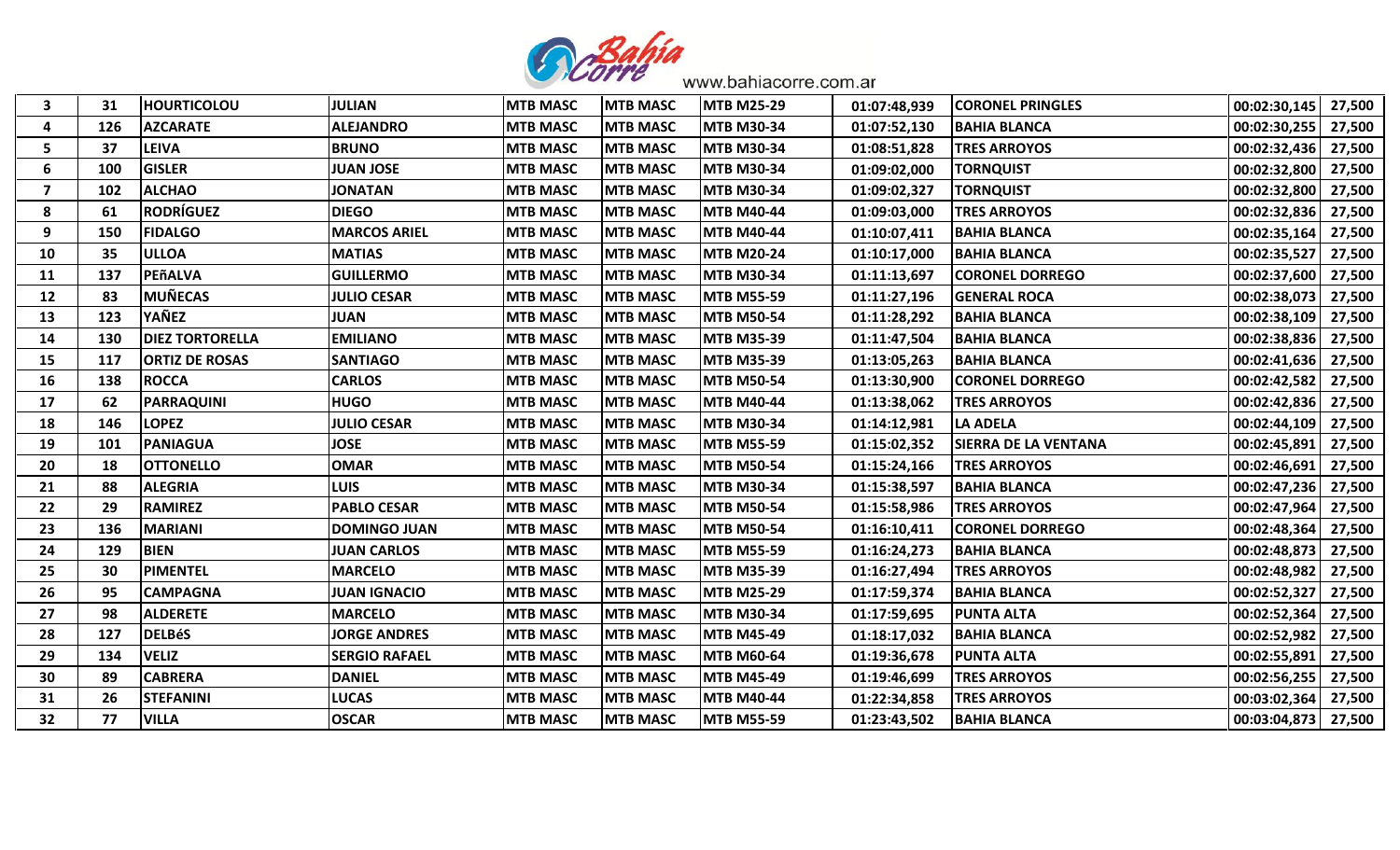

| 33         | 32            | <b>FIDALGO</b>          | <b>FABIO</b>             | <b>MTB MASC</b>  | <b>MTB MASC</b>  | <b>MTB M50-54</b> | 01:23:46,000       | <b>CABILDO</b>                       | 00:03:04,945  | 27,500        |
|------------|---------------|-------------------------|--------------------------|------------------|------------------|-------------------|--------------------|--------------------------------------|---------------|---------------|
| 34         | 76            | <b>CUEVAS</b>           | <b>JESUS LEONEL</b>      | <b>MTB MASC</b>  | <b>MTB MASC</b>  | <b>MTB M30-34</b> | 01:24:30,660       | <b>BAHIA BLANCA</b>                  | 00:03:06,582  | 27,500        |
| 35         | 113           | <b>JUAREZ</b>           | <b>JORGE EDUARDO</b>     | <b>MTB MASC</b>  | <b>MTB MASC</b>  | <b>MTB M60-64</b> | 01:25:25,987       | <b>BAHIA BLANCA</b>                  | 00:03:08,582  | 27,500        |
| 36         | 46            | <b>SUAREZ</b>           | <b>JOSE MARIA</b>        | <b>MTB MASC</b>  | <b>MTB MASC</b>  | <b>MTB M55-59</b> | 01:26:22,235       | <b>BAHIA BLANCA</b>                  | 00:03:10,618  | 27,500        |
| 37         | 140           | <b>SCHIVNDT</b>         | <b>HECTOR</b>            | <b>MTB MASC</b>  | <b>MTB MASC</b>  | <b>MTB M40-44</b> | 01:26:43,606       | <b>MAYOR BURATOVICH</b>              | 00:03:11,418  | 27,500        |
| 38         | 99            | <b>GONZALEZ</b>         | <b>NICOLAS</b>           | <b>MTB MASC</b>  | <b>MTB MASC</b>  | <b>MTB M35-39</b> | 01:27:50,000       | <b>VILLA GENERAL ARIAS</b>           | 00:03:13,818  | 27,500        |
| 39         | 34            | <b>VAZQUEZ</b>          | <b>NICOLAS</b>           | <b>MTB MASC</b>  | <b>MTB MASC</b>  | <b>MTB M50-54</b> | 01:28:12,847       | <b>BAHIA BLANCA</b>                  | 00:03:14,655  | 27,500        |
| 40         | 106           | <b>NAVARRO</b>          | <b>JORGE</b>             | <b>MTB MASC</b>  | <b>MTB MASC</b>  | <b>MTB M60-64</b> | 01:32:25,022       | <b>BAHIA BLANCA</b>                  | 00:03:23,818  | 27,500        |
| 41         | 1             | <b>BARTEL</b>           | <b>MIGUEL ANGEL</b>      | <b>MTB MASC</b>  | <b>MTB MASC</b>  | <b>MTB M60-64</b> | 01:34:06,955       | <b>CABILDO</b>                       | 00:03:27,527  | 27,500        |
| 42         | 69            | <b>CAROZZA</b>          | <b>ARNALDO</b>           | <b>MTB MASC</b>  | <b>MTB MASC</b>  | <b>MTB M55-59</b> | 01:37:33,000       | <b>TRES ARROYOS</b>                  | 00:03:35,018  | 27,500        |
| 43         | 90            | <b>GARCIA</b>           | <b>LUCIANO SEBASTIAN</b> | <b>MTB MASC</b>  | <b>MTB MASC</b>  | <b>MTB M40-44</b> | 01:38:04,057       | <b>TRES ARROYOS</b>                  | 00:03:36,145  | 27,500        |
|            | X             | <b>MILLAN</b>           | <b>MATIAS NAHUEL</b>     | <b>MTB MASC</b>  | <b>MTB MASC</b>  | <b>MTB M30-34</b> | #N/A               | <b>KONA Track - Triathlon - Swim</b> | #N/A          | 27,500        |
|            | $\mathbf{x}$  | <b>AVERZANO</b>         | <b>DANIEL</b>            | <b>MTB MASC</b>  | <b>MTB MASC</b>  | <b>MTB M35-39</b> | #N/A               | <b>NINGUNA</b>                       | #N/A          | 27,500        |
|            | X             | <b>CASAL</b>            | <b>MARCOS ANTONIO</b>    | <b>MTB MASC</b>  | <b>MTB MASC</b>  | <b>MTB M35-39</b> | #N/A               | <b>NINGUNA</b>                       | #N/A          | 27,500        |
|            | X             | <b>MOYANO</b>           | <b>JOAQUIN HERNAN</b>    | <b>MTB MASC</b>  | <b>MTB MASC</b>  | <b>MTB M35-39</b> | #N/A               | <b>NINGUNA</b>                       | #N/A          | 27,500        |
|            | X             | <b>FERNANDEZ</b>        | <b>SAUL HORACIO</b>      | <b>MTB MASC</b>  | <b>MTB MASC</b>  | <b>MTB M40-44</b> | #N/A               | <b>Schaab Competicion</b>            | #N/A          | 27,500        |
|            | X             | <b>MORENO FERNÁNDEZ</b> | <b>FRANCO ALBANO</b>     | <b>MTB MASC</b>  | <b>MTB MASC</b>  | <b>MTB M40-44</b> | #N/A               | <b>NINGUNA</b>                       | #N/A          | 27,500        |
|            | X             | <b>ELIAS</b>            | <b>HORACIO</b>           | <b>MTB MASC</b>  | <b>MTB MASC</b>  | <b>MTB M45-49</b> | #N/A               | <b>NINGUNA</b>                       | #N/A          | 27,500        |
|            | X             | <b>FUENTES</b>          | <b>IVAN MARCELO</b>      | <b>MTB MASC</b>  | <b>MTB MASC</b>  | <b>MTB M45-49</b> | #N/A               | <b>NINGUNA</b>                       | #N/A          | 27,500        |
|            | X             | <b>GAGNA</b>            | <b>JUAN MANUEL</b>       | <b>MTB MASC</b>  | <b>MTB MASC</b>  | <b>MTB M45-49</b> | #N/A               | <b>NINGUNA</b>                       | #N/A          | 27,500        |
|            | X             | <b>GALLO</b>            | <b>GASTON</b>            | <b>MTB MASC</b>  | <b>MTB MASC</b>  | <b>MTB M45-49</b> | #N/A               | <b>ENDURANCE RUNNIG TEAM</b>         | #N/A          | 27,500        |
|            | X             | <b>SANCHEZ</b>          | <b>DIEGO JAVIER</b>      | <b>MTB MASC</b>  | <b>MTB MASC</b>  | <b>MTB M45-49</b> | #N/A               | <b>NINGUNA</b>                       | #N/A          | 27,500        |
|            | X             | <b>VARGAS</b>           | <b>JAVIER</b>            | <b>MTB MASC</b>  | <b>MTB MASC</b>  | <b>MTB M45-49</b> | #N/A               | <b>NINGUNA</b>                       | #N/A          | 27,500        |
|            | X             | <b>JUARES</b>           | <b>OMAR ENRIQUE</b>      | <b>MTB MASC</b>  | <b>MTB MASC</b>  | <b>MTB M50-54</b> | #N/A               | <b>NINGUNA</b>                       | #N/A          | 27,500        |
|            | X             | <b>RESER</b>            | <b>EXEQUIEL EMILIO</b>   | <b>MTB MASC</b>  | <b>MTB MASC</b>  | <b>MTB M50-54</b> | #N/A               | <b>NINGUNA</b>                       | #N/A          | 27,500        |
|            | X             | <b>CAMACHO</b>          | <b>PABLO ANTONIO</b>     | <b>MTB MASC</b>  | <b>MTB MASC</b>  | <b>MTB M55-59</b> | #N/A               | <b>BAHÍA BLANCA RUNNING TEAM</b>     | #N/A          | 27,500        |
|            | X             | <b>MARQUEZ</b>          | <b>CARLOS CRISTIAN</b>   | <b>MTB MASC</b>  | <b>MTB MASC</b>  | <b>MTB M55-59</b> | #N/A               | <b>NINGUNA</b>                       | #N/A          | 27,500        |
|            | X             | <b>BERTOLOTTO</b>       | <b>SERGIO DIEGO</b>      | <b>MTB MASC</b>  | <b>MTB MASC</b>  | <b>MTB M60-64</b> | #N/A               | <b>NINGUNA</b>                       | #N/A          | 27,500        |
| <b>POS</b> | <b>DORSAI</b> | <b>APELLIDO</b>         | <b>NOMBRE</b>            | <b>SEXO</b>      | <b>GRUPO</b>     | <b>CATEGORIA</b>  | <b>TIEMPO NETO</b> | <b>LOCALIDAD</b>                     | <b>MIN/KM</b> | <b>DISTAN</b> |
| 1          | 301           | <b>ARRUPE CAROLINA</b>  | <b>MAURELI TIZIANA</b>   | <b>POSTA FEM</b> | <b>POSTA FEM</b> | <b>POSTA FEM</b>  | 01:15:00,970       | Los Correcaminos                     | 00:02:45,855  | 27,500        |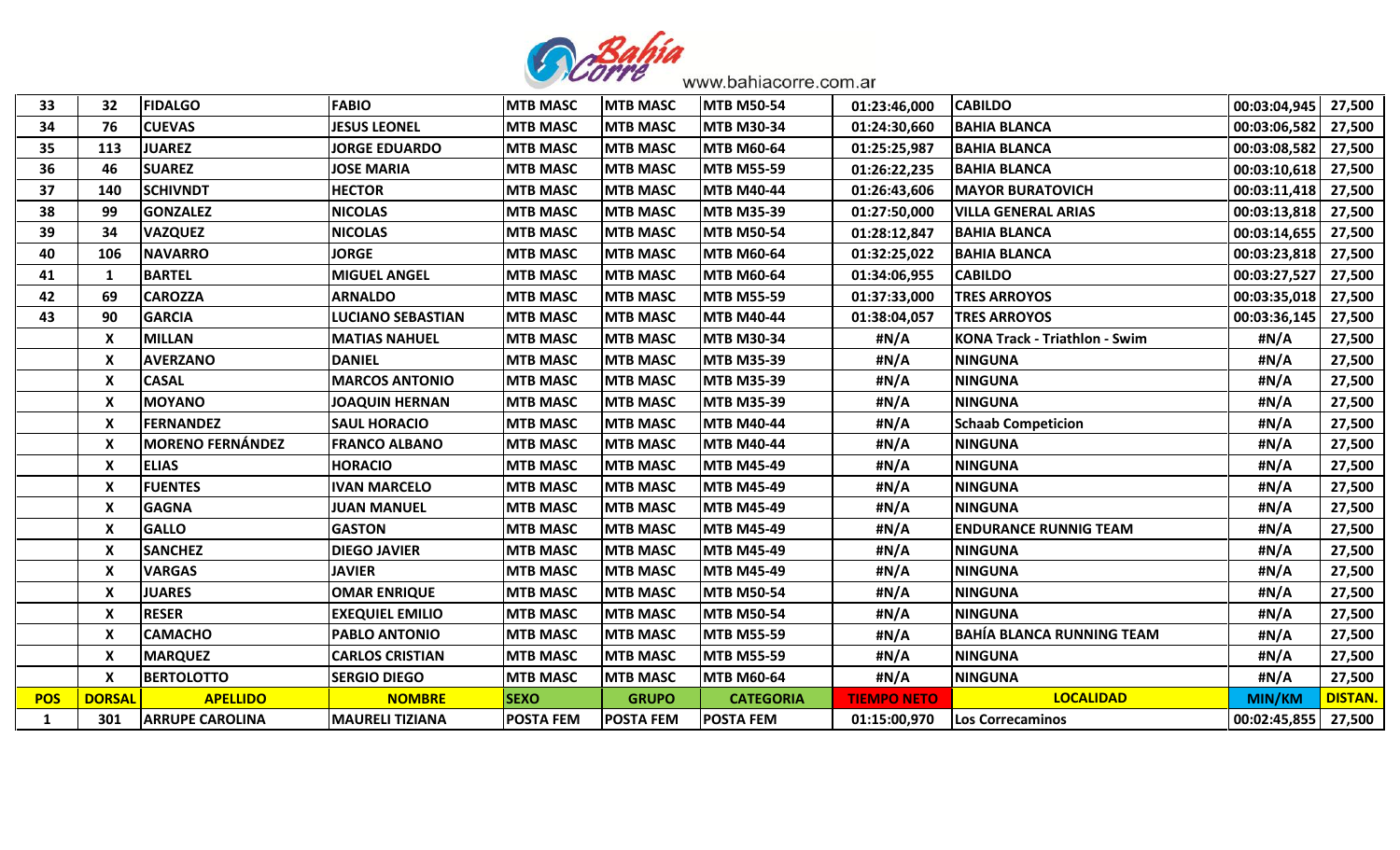

| $\overline{2}$ | 311           | <b>ALVAREZ ANABEL</b>       | <b>YANCA MARCELA</b>      | <b>POSTA FEM</b>  | <b>POSTA FEM</b>             | <b>POSTA FEM</b>   | 01:16:50,922       | <b>NINGUNA</b>                       | 00:02:49,855          | 27,500         |
|----------------|---------------|-----------------------------|---------------------------|-------------------|------------------------------|--------------------|--------------------|--------------------------------------|-----------------------|----------------|
| <b>POS</b>     | <b>DORSAL</b> | <b>APELLIDO</b>             | <b>NOMBRE</b>             | <b>SEXO</b>       | <b>GRUPO</b>                 | <b>CATEGORIA</b>   | <b>TIEMPO NETO</b> | <b>LOCALIDAD</b>                     | <b>MIN/KM</b>         | <b>DISTAN.</b> |
| 1              | 310           | <b>LACAMOIRE MARCELO</b>    | <b>QUAGLIA FERNANDO</b>   | <b>POSTA MASC</b> | <b>POSTA MASC</b>            | <b>POSTA MASC</b>  | 00:57:54,910       | Uno Bahia Club                       | 00:02:08,545          | 27,500         |
| $\overline{2}$ | 312           | <b>BEST FEDERICO</b>        | <b>SOSA PITARI IVO</b>    | <b>POSTA MASC</b> | <b>POSTA MASC POSTA MASC</b> |                    | 00:59:59,670       | <b>KONA Track - Triathlon - Swim</b> | 00:02:13,091          | 27,500         |
| 3              | 302           | <b>FILLOTTRANI RICARDO</b>  | <b>FERNANDEZ SAUL</b>     | <b>POSTA MASC</b> | <b>POSTA MASC</b>            | <b>POSTA MASC</b>  | 01:04:30,267       | <b>LMachado RT</b>                   | 00:02:22,909          | 27,500         |
| 4              | 313           | <b>HOLGADO IGNACIO</b>      | <b>MERINO MAXIMILIANO</b> | <b>POSTA MASC</b> | <b>POSTA MASC POSTA MASC</b> |                    | 01:08:21,524       | <b>NINGUNA</b>                       | 00:02:31,345          | 27,500         |
| 5              | 304           | <b>FRANCO SERGIO HERNAN</b> | <b>LEDESMA CRISTIAN</b>   | <b>POSTA MASC</b> | <b>POSTA MASC</b>            | <b>POSTA MASC</b>  | 01:13:32,552       | <b>NINGUNA</b>                       | 00:02:42,655   27,500 |                |
| 6              | 307           | <b>SUAREZ MARCOS</b>        | <b>ISUAREZ LEONARDO</b>   | <b>POSTA MASC</b> | <b>POSTA MASC POSTA MASC</b> |                    | 01:18:34,507       | <b>BAHÍA BLANCA RUNNING TEAM</b>     | 00:02:53,636 27,500   |                |
| <b>POS</b>     | <b>DORSAL</b> | <b>APELLIDO</b>             | <b>NOMBRE</b>             | <b>SEXO</b>       | <b>GRUPO</b>                 | <b>CATEGORIA</b>   | <b>TIEMPO NETO</b> | <b>LOCALIDAD</b>                     | <b>MIN/KM</b>         | <b>DISTAN.</b> |
| 1              | 308           | <b>FAUR CARINA</b>          | <b>IMALAMUD GASTON</b>    | <b>POSTA MIX</b>  | <b>POSTA MIX</b>             | <b>POSTA MIX</b>   | 01:05:41,857       | <b>NINGUNA</b>                       | 00:02:25,527          | 27,500         |
| $\overline{2}$ | 306           | <b>VERA RICARDO</b>         | <b>VERA ETHEL</b>         | <b>POSTA MIX</b>  | <b>POSTA MIX</b>             | <b>POSTA MIX</b>   | 01:18:01,955       | <b>NINGUNA</b>                       | 00:02:52,436          | 27,500         |
| 3              | 309           | <b>BEDOURET MAXIMILIANO</b> | <b>BEDOURET PRISCILA</b>  | <b>POSTA MIX</b>  | <b>POSTA MIX</b>             | <b>POSTA MIX</b>   | 01:26:35,026       | <b>NINGUNA</b>                       | 00:03:11,091 27,500   |                |
| 4              | 303           | <b>BELASCOAIN LUCIANA</b>   | <b>GONZÁLEZ GERMAN</b>    | <b>POSTA MIX</b>  | <b>POSTA MIX</b>             | POSTA MIX          | 01:33:20,802       | <b>NINGUNA</b>                       | 00:03:25,855   27,500 |                |
| 5.             | 300           | <b>BUSTAMANTE ALEXI</b>     | <b>IMARTOS BETIANA</b>    | <b>POSTA MIX</b>  | <b>POSTA MIX</b>             | <b>POSTA MIX</b>   | 01:36:16,451       | <b>NINGUNA</b>                       | 00:03:32,218 27,500   |                |
| 6              | 305           | <b>LOBO MARIANA</b>         | <b>SANTIAGO ROBERTO</b>   | <b>POSTA MIX</b>  | <b>POSTA MIX</b>             | <b>POSTA MIX</b>   | 01:37:01,842       | <b>GRUPO ENSALUD</b>                 | 00:03:33,891          | 27,500         |
|                |               |                             |                           |                   |                              |                    |                    |                                      |                       |                |
| <b>POS</b>     | <b>DORSAL</b> | <b>APELLIDO</b>             | <b>NOMBRE</b>             | <b>SEXO</b>       | <b>GRUPO</b>                 | <b>CATEGORIA</b>   | <b>TIEMPO NETO</b> | <b>LOCALIDAD</b>                     | <b>MIN/KM</b>         | <b>DISTAN.</b> |
| <sup>1</sup>   | 47            | <b>GIANDON</b>              | <b>NOELIA</b>             | <b>RUTA FEM</b>   | <b>RUTA FEM</b>              | <b>RUTA F35-39</b> | 01:09:51,689       | <b>BAHIA BLANCA</b>                  | 00:02:34,618          | 27,500         |
| $\overline{2}$ | 10            | <b>COFONE</b>               | <b>ALEJANDRA</b>          | <b>RUTA FEM</b>   | <b>RUTA FEM</b>              | <b>RUTA F45-49</b> | 01:17:05,029       | <b>TRES ARROYOS</b>                  | 00:02:50,364          | 27,500         |
| 3              | 23            | <b>ZIAURRIZ</b>             | <b>MARIA FERNANDA</b>     | <b>RUTA FEM</b>   | <b>RUTA FEM</b>              | <b>RUTA F45-49</b> | 01:17:54,497       | <b>LA ADELA</b>                      | 00:02:52,145          | 27,500         |
| 4              | 51            | <b>FARIAS</b>               | <b>YANINA</b>             | <b>RUTA FEM</b>   | <b>RUTA FEM</b>              | <b>RUTA F35-39</b> | 01:18:47,219       | <b>GENERAL VLLEGAS</b>               | 00:02:54,073          | 27,500         |
| 5              | 118           | <b>PARRA</b>                | <b>BELÉN</b>              | <b>RUTA FEM</b>   | <b>RUTA FEM</b>              | <b>RUTA F30-34</b> | 01:20:06,647       | <b>PUAN</b>                          | 00:02:56,982          | 27,500         |
| 6              | 40            | <b>DE VOLDER</b>            | <b>GISELA</b>             | <b>RUTA FEM</b>   | <b>RUTA FEM</b>              | <b>RUTA F30-34</b> | 01:20:29,004       | <b>BAHIA BLANCA</b>                  | 00:02:57,782          | 27,500         |
| $\overline{7}$ | 43            | <b>HOLZMAN</b>              | <b>MARISA ELIZABETH</b>   | <b>RUTA FEM</b>   | <b>RUTA FEM</b>              | <b>RUTA F50-54</b> | 01:21:30,878       | <b>CARHUE</b>                        | 00:03:00,036          | 27,500         |
| 8              | 107           | <b>LOPEZ</b>                | <b>GABRIELA BEATRIZ</b>   | <b>RUTA FEM</b>   | <b>RUTA FEM</b>              | <b>RUTA F50-54</b> | 01:23:01,000       | <b>BAHIA BLANCA</b>                  | 00:03:03,309          | 27,500         |
| 9              | 92            | <b>FALCON</b>               | <b>VERONICA ANAHI</b>     | <b>RUTA FEM</b>   | <b>RUTA FEM</b>              | <b>RUTA F40-44</b> | 01:24:06,560       | <b>BAHIA BLANCA</b>                  | 00:03:05,709          | 27,500         |
| 10             | 131           | <b>GALLO</b>                | <b>YOLANDA</b>            | <b>RUTA FEM</b>   | <b>RUTA FEM</b>              | <b>RUTA F60-64</b> | 01:24:39,103       | <b>BAHIA BLANCA</b>                  | 00:03:06,873          | 27,500         |
| 11             | 59            | <b>PAGANO</b>               | <b>ISABELLA</b>           | <b>RUTA FEM</b>   | <b>RUTA FEM</b>              | <b>RUTA F16-29</b> | 01:24:50,545       | <b>BAHIA BLANCA</b>                  | 00:03:07,309          | 27,500         |
| 12             | 52            | <b>LURASCHI</b>             | <b>MARIA CANDELARIA</b>   | <b>RUTA FEM</b>   | <b>RUTA FEM</b>              | <b>RUTA F35-39</b> | 01:25:07,297       | <b>GENERAL VILLEGAS</b>              | 00:03:07,891          | 27,500         |
| 13             | 33            | <b>FIGUEREDO</b>            | <b>LUCIANA</b>            | <b>RUTA FEM</b>   | <b>RUTA FEM</b>              | <b>RUTA F40-44</b> | 01:29:24,307       | <b>BAHIA BLANCA</b>                  | 00:03:17,236          | 27,500         |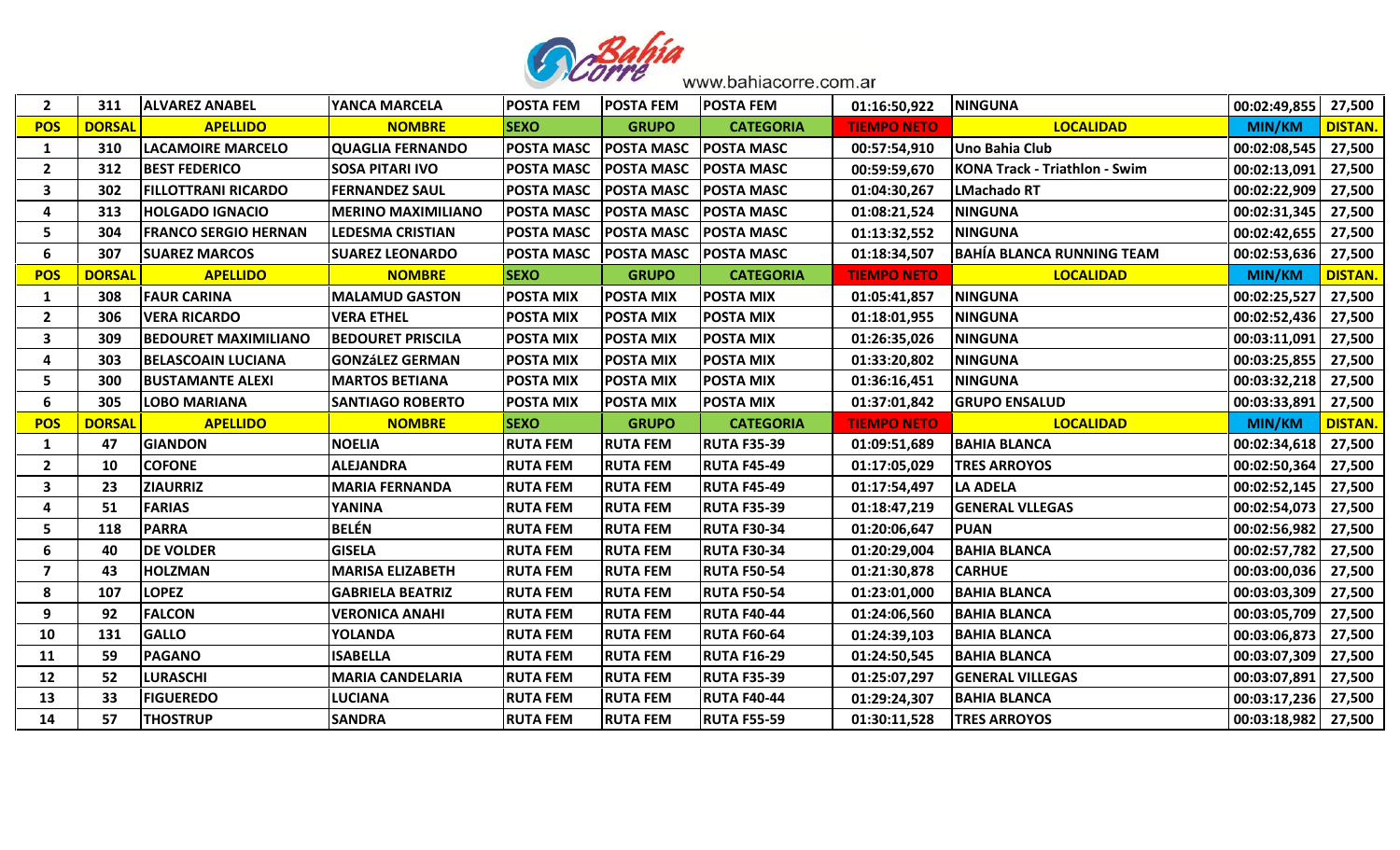

| 15                      | 19            | <b>GIGENA</b>         | <b>CECILIA</b>          | <b>RUTA FEM</b>  | <b>RUTA FEM</b>  | <b>RUTA F50-54</b> | 01:30:34,493       | <b>TRES ARROYOS</b>     | 00:03:19,782          | 27,500        |
|-------------------------|---------------|-----------------------|-------------------------|------------------|------------------|--------------------|--------------------|-------------------------|-----------------------|---------------|
| 16                      | 120           | <b>SEVERINI</b>       | <b>MARIA CRISTINA</b>   | <b>RUTA FEM</b>  | <b>RUTA FEM</b>  | <b>RUTA F65-69</b> | 01:34:34,343       | <b>BAHIA BLANCA</b>     | 00:03:28,509          | 27,500        |
| 17                      | 147           | <b>GALLOLI</b>        | <b>ROSANA GISELA</b>    | <b>RUTA FEM</b>  | <b>RUTA FEM</b>  | <b>RUTA F45-49</b> | 01:40:37,593       | <b>BAHIA BLANCA</b>     | 00:03:41,745          | 27,500        |
|                         | X             | <b>GOMEZ</b>          | <b>GRISELDA ANAHI</b>   | <b>RUTA FEM</b>  | <b>RUTA FEM</b>  | <b>RUTA F35-39</b> | #N/A               | <b>AKTITUD+</b>         | #N/A                  | 27,500        |
|                         | X             | <b>WINKLER</b>        | <b>CARINA ALEJANDRA</b> | <b>RUTA FEM</b>  | <b>RUTA FEM</b>  | <b>RUTA F40-44</b> | #N/A               | <b>NINGUNA</b>          | #N/A                  | 27,500        |
|                         | X             | <b>BERNART</b>        | <b>PAOLA</b>            | <b>RUTA FEM</b>  | <b>RUTA FEM</b>  | <b>RUTA F45-49</b> | #N/A               | <b>PRORUNNER</b>        | #N/A                  | 27,500        |
|                         | X             | <b>ESANDI</b>         | <b>MARIA ANABELLA</b>   | <b>RUTA FEM</b>  | <b>RUTA FEM</b>  | <b>RUTA F50-54</b> | #N/A               | <b>NINGUNA</b>          | #N/A                  | 27,500        |
|                         | X             | <b>LAZZARIN</b>       | <b>SILVIA ADRIANA</b>   | <b>RUTA FEM</b>  | <b>RUTA FEM</b>  | <b>RUTA F50-54</b> | #N/A               | <b>NINGUNA</b>          | #N/A                  | 27,500        |
| <b>POS</b>              | <b>DORSAL</b> | <b>APELLIDO</b>       | <b>NOMBRE</b>           | <b>SEXO</b>      | <b>GRUPO</b>     | <b>CATEGORIA</b>   | <b>TIEMPO NETO</b> | <b>LOCALIDAD</b>        | MIN/KM                | <b>DISTAN</b> |
| 1                       | 80            | <b>ROMERO</b>         | <b>LISANDRO</b>         | <b>RUTA MASC</b> | <b>RUTA MASC</b> | <b>RUTA M40-44</b> | 00:58:26,650       | <b>PUNTA ALTA</b>       | 00:02:09,709          | 27,500        |
| $\overline{2}$          | 142           | <b>SANTAROSSA</b>     | <b>LUCAS</b>            | <b>RUTA MASC</b> | <b>RUTA MASC</b> | <b>RUTA M40-44</b> | 00:58:49,484       | <b>BAHIA BLANCA</b>     | 00:02:10,509          | 27,500        |
| 3                       | 133           | <b>JANNOTS</b>        | <b>DIEGO</b>            | <b>RUTA MASC</b> | <b>RUTA MASC</b> | <b>RUTA M25-29</b> | 01:00:53,364       | <b>BAHIA BLANCA</b>     | 00:02:15,018          | 27,500        |
| 4                       | 50            | <b>LICERA</b>         | <b>MARTIN</b>           | <b>RUTA MASC</b> | <b>RUTA MASC</b> | <b>RUTA M35-39</b> | 01:01:30,822       | <b>GENERAL VILLEGAS</b> | 00:02:16,400          | 27,500        |
| 5                       | 28            | <b>LENZI</b>          | <b>MATIAS MIGUEL</b>    | <b>RUTA MASC</b> | <b>RUTA MASC</b> | <b>RUTA M30-34</b> | 01:01:36,122       | <b>TRES ARROYOS</b>     | 00:02:16,582          | 27,500        |
| 6                       | 85            | <b>MASERATI</b>       | <b>MARCELO</b>          | <b>RUTA MASC</b> | <b>RUTA MASC</b> | <b>RUTA M55-59</b> | 01:03:44,079       | <b>BAHIA BLANCA</b>     | 00:02:21,236          | 27,500        |
| $\overline{\mathbf{z}}$ | 65            | PÉREZ RAGO            | <b>ALEJANDRO</b>        | <b>RUTA MASC</b> | <b>RUTA MASC</b> | <b>RUTA M35-39</b> | 01:04:23,312       | <b>CORONEL DORREGO</b>  | 00:02:22,655   27,500 |               |
| 8                       | 105           | <b>SEMPER</b>         | <b>RUBEN OSCAR</b>      | <b>RUTA MASC</b> | <b>RUTA MASC</b> | <b>RUTA M60-64</b> | 01:04:25,371       | <b>BAHIA BLANCA</b>     | 00:02:22,727          | 27,500        |
| 9                       | 21            | <b>ZACCARA</b>        | <b>CARLOS HUGO</b>      | <b>RUTA MASC</b> | <b>RUTA MASC</b> | <b>RUTA M50-54</b> | 01:04:25,653       | <b>LA ADELA</b>         | 00:02:22,764          | 27,500        |
| 10                      | 68            | <b>GONZALEZ</b>       | <b>ROBERTO JORGE</b>    | <b>RUTA MASC</b> | <b>RUTA MASC</b> | <b>RUTA M50-54</b> | 01:04:59,196       | <b>CABILDO</b>          | 00:02:23,964          | 27,500        |
| 11                      | 72            | <b>INSAUGARAY</b>     | <b>MATIAS EDUARDO</b>   | <b>RUTA MASC</b> | <b>RUTA MASC</b> | <b>RUTA M35-39</b> | 01:05:10,303       | <b>BAHIA BLANCA</b>     | 00:02:24,364          | 27,500        |
| 12                      | 135           | <b>ZARATE</b>         | <b>ALEXIS IGNACIO</b>   | <b>RUTA MASC</b> | <b>RUTA MASC</b> | <b>RUTA M35-39</b> | 01:05:15,612       | <b>PUNTA ALTA</b>       | 00:02:24,582          | 27,500        |
| 13                      | 49            | <b>GONZALEZ</b>       | <b>WALTER JAVIER</b>    | <b>RUTA MASC</b> | <b>RUTA MASC</b> | <b>RUTA M45-49</b> | 01:05:26,820       | <b>BAHIA BLANCA</b>     | 00:02:24,982          | 27,500        |
| 14                      | 53            | <b>TOMASELLI</b>      | <b>GUIDO</b>            | <b>RUTA MASC</b> | <b>RUTA MASC</b> | <b>RUTA M35-39</b> | 01:05:32,197       | <b>GENERAL VILLEGAS</b> | 00:02:25,164          | 27,500        |
| 15                      | 66            | <b>ORTIZ DE ROZAS</b> | <b>RODRIGO</b>          | <b>RUTA MASC</b> | <b>RUTA MASC</b> | <b>RUTA M30-34</b> | 01:05:49,808       | <b>BAHIA BLANCA</b>     | 00:02:25,818          | 27,500        |
| 16                      | 63            | <b>FAIENZA</b>        | <b>NICOLAS</b>          | <b>RUTA MASC</b> | <b>RUTA MASC</b> | <b>RUTA M40-44</b> | 01:06:04,958       | <b>TRES ARROYOS</b>     | 00:02:26,364          | 27,500        |
| 17                      | 128           | <b>COLANERI</b>       | <b>LEANDRO</b>          | <b>RUTA MASC</b> | <b>RUTA MASC</b> | <b>RUTA M30-34</b> | 01:06:26,330       | <b>BAHIA BLANCA</b>     | 00:02:27,127          | 27,500        |
| 18                      | 110           | <b>VODICKA</b>        | <b>ADRIAN</b>           | <b>RUTA MASC</b> | <b>RUTA MASC</b> | <b>RUTA M45-49</b> | 01:06:41,026       | <b>PUNTA ALTA</b>       | 00:02:27,673          | 27,500        |
| 19                      | 42            | <b>CAMPION</b>        | <b>DAMIAN ALEJANDRO</b> | <b>RUTA MASC</b> | <b>RUTA MASC</b> | <b>RUTA M35-39</b> | 01:06:56,128       | <b>BAHIA BLANCA</b>     | 00:02:28,218          | 27,500        |
| 20                      | 22            | <b>MALCORRA</b>       | <b>MARTIN</b>           | <b>RUTA MASC</b> | <b>RUTA MASC</b> | <b>RUTA M45-49</b> | 01:07:06,080       | <b>LA ADELA</b>         | 00:02:28,582          | 27,500        |
| 21                      | $2^{\circ}$   | <b>JUAREZ</b>         | <b>ALBERTO</b>          | <b>RUTA MASC</b> | <b>RUTA MASC</b> | <b>RUTA M45-49</b> | 01:07:20,206       | <b>RIO COLORADO</b>     | 00:02:29,091          | 27,500        |
|                         |               |                       |                         |                  |                  |                    |                    |                         |                       |               |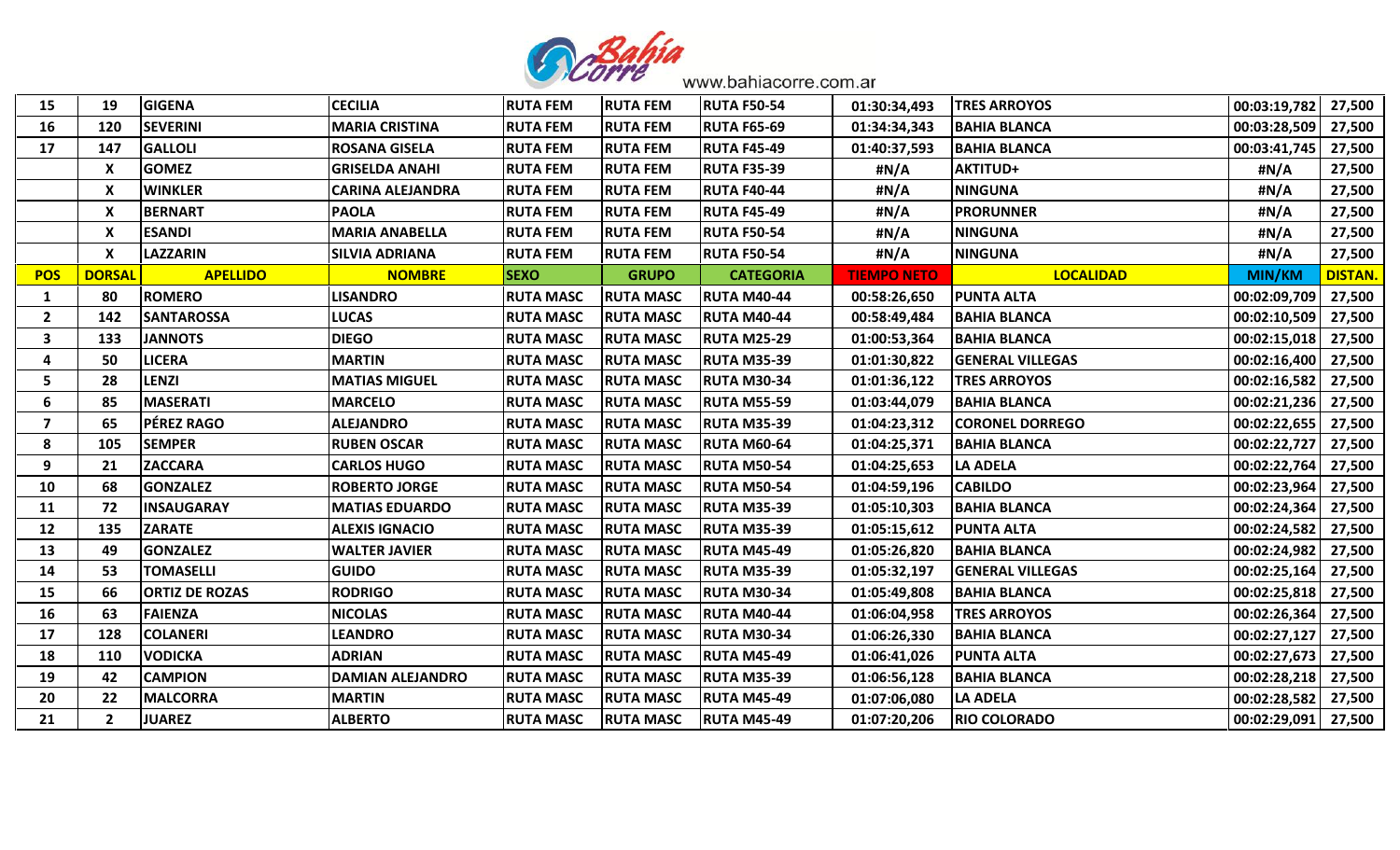

| 148<br>56<br>13<br>14 | <b>SANTICCHIA</b><br><b>VAN WAARDE</b><br><b>ZABALLA</b> | <b>SEBASTIAN</b><br><b>JUAN LUIS</b> | <b>RUTA MASC</b><br><b>RUTA MASC</b> | <b>RUTA MASC</b>                     | <b>RUTA M40-44</b> | 01:07:58,289 | <b>BAHIA BLANCA</b>                  | 00:02:30,473          | 27,500 |
|-----------------------|----------------------------------------------------------|--------------------------------------|--------------------------------------|--------------------------------------|--------------------|--------------|--------------------------------------|-----------------------|--------|
|                       |                                                          |                                      |                                      |                                      |                    |              |                                      |                       |        |
|                       |                                                          |                                      |                                      | <b>RUTA MASC</b>                     | <b>RUTA M55-59</b> | 01:08:28,921 | <b>TRES ARROYOS</b>                  | 00:02:31,600          | 27,500 |
|                       |                                                          | <b>DIEGO ALBERTO</b>                 | <b>RUTA MASC</b>                     | <b>RUTA MASC</b>                     | <b>RUTA M40-44</b> | 01:09:05,299 | <b>TRES ARROYOS</b>                  | 00:02:32,909          | 27,500 |
|                       | <b>FEDELI</b>                                            | <b>LUCIANO</b>                       | <b>RUTA MASC</b>                     | <b>RUTA MASC</b>                     | <b>RUTA M25-29</b> | 01:09:57,201 | <b>TRES ARROYOS</b>                  | 00:02:34,800          | 27,500 |
| 16                    | <b>LEIVA</b>                                             | <b>THIAGO</b>                        | <b>RUTA MASC</b>                     | <b>RUTA MASC</b>                     | <b>RUTA M20-24</b> | 01:09:58,150 | <b>TRES ARROYOS</b>                  | 00:02:34,836          | 27,500 |
| 39                    | <b>OTERO</b>                                             | <b>SEBASTIAN</b>                     | <b>RUTA MASC</b>                     | <b>RUTA MASC</b>                     | <b>RUTA M45-49</b> | 01:10:00,176 | <b>TRES ARROYOS</b>                  | 00:02:34,909          | 27,500 |
| 93                    | <b>MACHADO</b>                                           | <b>JULIO JOSE</b>                    | <b>RUTA MASC</b>                     | <b>RUTA MASC</b>                     | <b>RUTA M35-39</b> | 01:10:03,819 | <b>BAHIA BLANCA</b>                  | 00:02:35,055          | 27,500 |
| 111                   | <b>SORIA</b>                                             | <b>GUSTAVO</b>                       | <b>RUTA MASC</b>                     | <b>RUTA MASC</b>                     | RUTA M30-34        | 01:10:09,865 | <b>BAHIA BLANCA</b>                  | 00:02:35,273          | 27,500 |
| 125                   | <b>MILANO</b>                                            | <b>LUCIANO</b>                       | <b>RUTA MASC</b>                     | <b>RUTA MASC</b>                     | <b>RUTA M30-34</b> | 01:11:53,152 | <b>BAHIA BLANCA</b>                  | 00:02:39,018          | 27,500 |
| 20                    | <b>MUñOZ</b>                                             | <b>CRISTIAN</b>                      | <b>RUTA MASC</b>                     | <b>RUTA MASC</b>                     | <b>RUTA M35-39</b> | 01:12:10,142 | <b>ADELA</b>                         | 00:02:39,636          | 27,500 |
| 78                    | <b>CARBONE</b>                                           | <b>DANIEL</b>                        | <b>RUTA MASC</b>                     | <b>RUTA MASC</b>                     | <b>RUTA M50-54</b> | 01:12:38,130 | <b>BAHIA BLANCA</b>                  | 00:02:40,655          | 27,500 |
| 74                    | <b>GUERRA</b>                                            | <b>SERGIO</b>                        | <b>RUTA MASC</b>                     | <b>RUTA MASC</b>                     | <b>RUTA M50-54</b> | 01:14:00,073 | <b>BAHIA BLANCA</b>                  | 00:02:43,636          | 27,500 |
| 109                   | <b>CORTES</b>                                            | PAULO ALEJANDRO                      | <b>RUTA MASC</b>                     | <b>RUTA MASC</b>                     | <b>RUTA M35-39</b> | 01:14:54,000 | <b>CORONEL ROSALES</b>               | 00:02:45,600          | 27,500 |
| 149                   | <b>LOBATO</b>                                            | <b>JORGE LUIS</b>                    |                                      | <b>RUTA MASC</b>                     | <b>RUTA M55-59</b> | 01:15:25,447 | <b>BAHIA BLANCA</b>                  | 00:02:46,727          | 27,500 |
| 45                    | <b>CORTES</b>                                            | <b>EMILIANO</b>                      | <b>RUTA MASC</b>                     | <b>RUTA MASC</b>                     | <b>RUTA M35-39</b> | 01:15:49,855 | <b>BAHIA BLANCA</b>                  | 00:02:47,636          | 27,500 |
| 17                    | <b>NICKEL</b>                                            | <b>MARCELO</b>                       | <b>RUTA MASC</b>                     | <b>RUTA MASC</b>                     | <b>RUTA M50-54</b> | 01:19:14,498 | <b>TRES ARROYOS</b>                  | 00:02:55,055   27,500 |        |
| 116                   | <b>GIGLIOTTI</b>                                         | <b>PABLO MARCELO</b>                 | <b>RUTA MASC</b>                     | <b>RUTA MASC</b>                     | <b>RUTA M50-54</b> | 01:19:17,778 | <b>BAHIA BLANCA</b>                  | 00:02:55,200          | 27,500 |
| 143                   | <b>DAVIT</b>                                             | <b>DIEGO DANIEL</b>                  | <b>RUTA MASC</b>                     | <b>RUTA MASC</b>                     | <b>RUTA M45-49</b> | 01:19:49,000 | <b>BAHIA BLANCA</b>                  | 00:02:56,327          | 27,500 |
| 70                    | <b>MALDONADO</b>                                         | <b>RAUL OSVALDO</b>                  | <b>RUTA MASC</b>                     | <b>RUTA MASC</b>                     | <b>RUTA M60-64</b> | 01:20:11,376 | <b>11 DE SEPTIEMBRE</b>              | 00:02:57,127          | 27,500 |
| 139                   | <b>APOLONIO</b>                                          | <b>CARLOS PATRICIO</b>               |                                      | <b>RUTA MASC</b>                     | <b>RUTA M65-69</b> | 01:23:11,585 | <b>BAHIA BLANCA</b>                  | 00:03:03,709          | 27,500 |
| 79                    | <b>CARBONE</b>                                           | <b>FRANCO</b>                        | <b>RUTA MASC</b>                     | <b>RUTA MASC</b>                     | JUV RUTA M16-19    | 01:26:44,784 | <b>BAHIA BLANCA</b>                  | 00:03:11,455          | 27,500 |
| 44                    | <b>BILOTTI</b>                                           | <b>LUIS R. ANTONIO</b>               | <b>RUTA MASC</b>                     | <b>RUTA MASC</b>                     | <b>RUTA M65-69</b> | 01:27:05,222 | <b>CORONEL ROSALES</b>               | 00:03:12,182          | 27,500 |
| 54                    | <b>BILOTTI</b>                                           | <b>OSCAR</b>                         | <b>RUTA MASC</b>                     | <b>RUTA MASC</b>                     | <b>RUTA M65-69</b> | 01:33:14,143 | <b>BAHIA BLANCA</b>                  | 00:03:25,600          | 27,500 |
| 60                    | <b>PAGANO</b>                                            | <b>JORGE PATRICIO</b>                | <b>RUTA MASC</b>                     | <b>RUTA MASC</b>                     | <b>RUTA M65-69</b> | 01:43:40,270 | <b>BAHIA BLANCA</b>                  | 00:03:48,364          | 27,500 |
| X                     | <b>DIAZ</b>                                              | <b>JUAN IGNACIO</b>                  | <b>RUTA MASC</b>                     | <b>RUTA MASC</b>                     | <b>RUTA M30-34</b> | #N/A         | <b>BAHÍA BLANCA RUNNING TEAM</b>     | #N/A                  | 27,500 |
| X                     | <b>FERREYRA</b>                                          | <b>ALEXANDER</b>                     | <b>RUTA MASC</b>                     | <b>RUTA MASC</b>                     | <b>RUTA M30-34</b> | #N/A         | <b>NINGUNA</b>                       | #N/A                  | 27,500 |
| X                     | <b>CONCA</b>                                             | <b>GUSTAVO ANDRES</b>                | <b>RUTA MASC</b>                     | <b>RUTA MASC</b>                     | <b>RUTA M40-44</b> | #N/A         | <b>NINGUNA</b>                       | #N/A                  | 27,500 |
| X                     | <b>SANCHEZ</b>                                           | <b>MATIAS</b>                        | <b>RUTA MASC</b>                     | <b>RUTA MASC</b>                     | <b>RUTA M40-44</b> | #N/A         | <b>KONA Track - Triathlon - Swim</b> | #N/A                  | 27,500 |
| 1009                  | <b>SALTAPE</b>                                           | <b>RAMIRO</b>                        | <b>RUTA MASC</b>                     | <b>RUTA MASC</b>                     | <b>RUTA M45-49</b> | #N/A         | <b>TRES ARROYOS</b>                  | #N/A                  | 27,500 |
| 1048                  | <b>CANLE</b>                                             | <b>GUSTAVO DANIEL</b>                | <b>RUTA MASC</b>                     | <b>RUTA MASC</b>                     | <b>RUTA M45-49</b> | #N/A         | <b>BAHIA BLANCA</b>                  | #N/A                  | 27,500 |
|                       |                                                          |                                      |                                      | <b>RUTA MASC</b><br><b>RUTA MASC</b> |                    |              |                                      |                       |        |